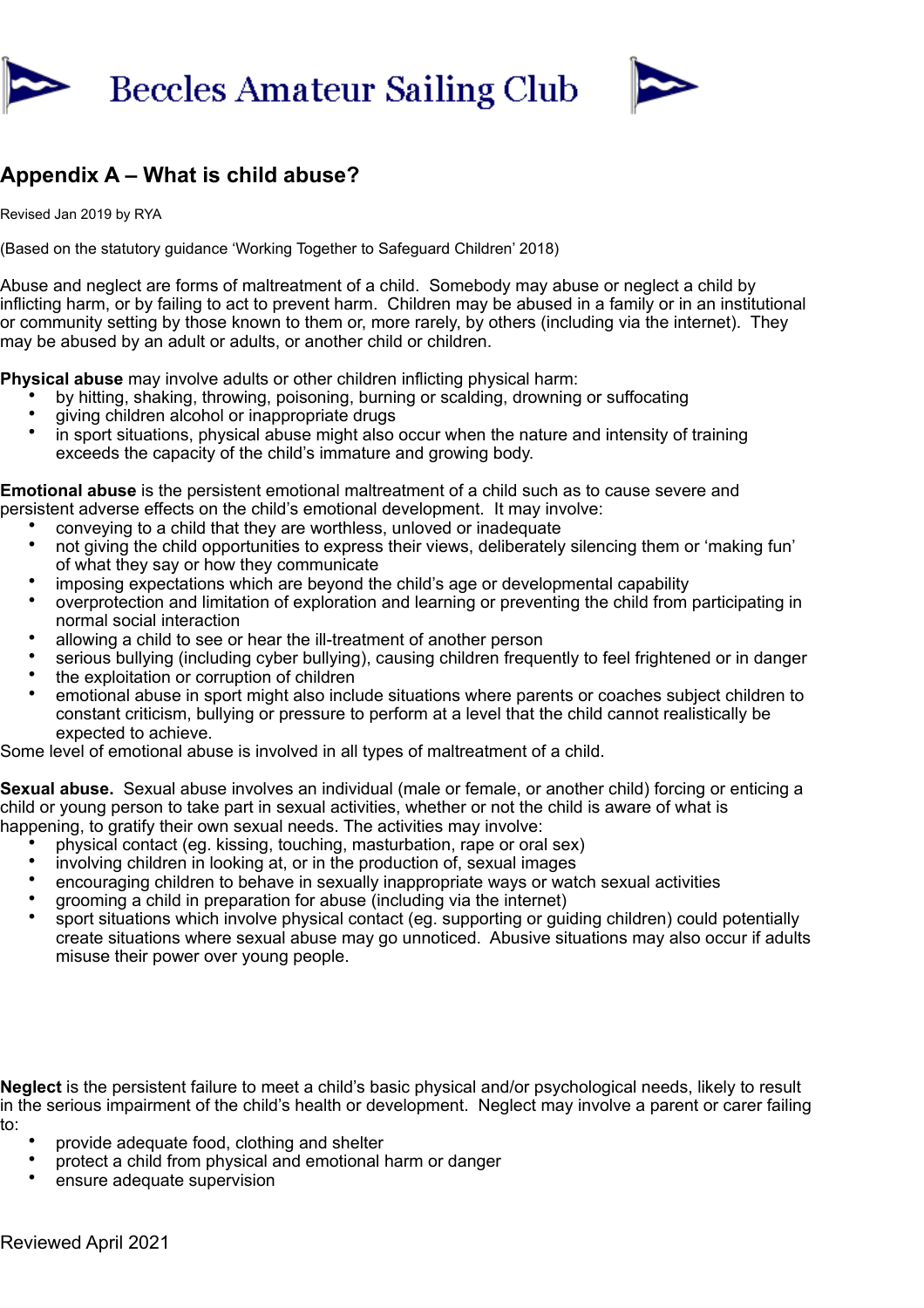



- ensure access to appropriate medical care or treatment
- respond to a child's basic emotional needs
- neglect in a sport situation might occur if an instructor or coach fails to ensure that children are safe, or exposes them to undue cold or risk of injury.

**Child sexual exploitation** is a form of child sexual abuse. It occurs where an individual or group takes advantage of an imbalance of power to coerce, manipulate or deceive a child or young person under the age of 18 into sexual activity in exchange for something the victim needs and wants (eg. attention, money or material possessions, alcohol or drugs), and/or for the financial advantage or increased status of the perpetrator or facilitator. The victim may have been exploited even if the sexual activity appears consensual. Child sexual exploitation can also occur online without involving physical contact.

**Extremism** goes beyond terrorism and includes people who target the vulnerable - including the young - by seeking to: sow division between communities on the basis of race, faith or denomination; justify discrimination eg. towards women and girls; persuade others that minorities are inferior; or ague against the primacy of democracy and the rule of law in our society.

**Bullying** (not included in 'Working Together' but probably more common in a sport situation than some of the other forms of abuse described above)

Bullying (including online bullying, for example via text or social media) may be seen as deliberately hurtful behaviour, usually repeated or sustained over a period of time, where it is difficult for those being bullied to defend themselves. The bully is often another young person. Although anyone can be the target of bullying, victims are typically shy, sensitive and perhaps anxious or insecure. Sometimes they are singled out for physical reasons – being overweight or physically small, being gay or lesbian, having a disability or belonging to a different race, faith or culture.

Bullying can include:

- physical pushing, kicking, hitting, pinching etc
- name calling, sarcasm, spreading rumours, persistent teasing and emotional torment through ridicule, humiliation or the continual ignoring of individuals
- posting of derogatory or abusive comments, videos or images on social network sites
- racial taunts, graffiti, gestures, sectarianism
- sexual comments, suggestions or behaviour
- unwanted physical contact.

The acronym STOP – Several Times On Purpose - can help you to identify bullying behaviour.

## **Recognising Abuse**

It is not always easy, even for the most experienced carers, to spot when a child has been abused. However, some of the more typical symptoms which should trigger your suspicions would include:

- unexplained or suspicious injuries such as bruising, cuts or burns, particularly if situated on a part of the body not normally prone to such injuries
- sexually explicit language or actions
- a sudden change in behaviour (eg. becoming very quiet, withdrawn or displaying sudden outbursts of temper)
- the child describes what appears to be an abusive act involving him/her
- a change observed over a long period of time (eg. the child losing weight or becoming increasingly dirty or unkempt)
- a general distrust and avoidance of adults, especially those with whom a close relationship would be expected
- an unexpected reaction to normal physical contact
- difficulty in making friends or abnormal restrictions on socialising with others.